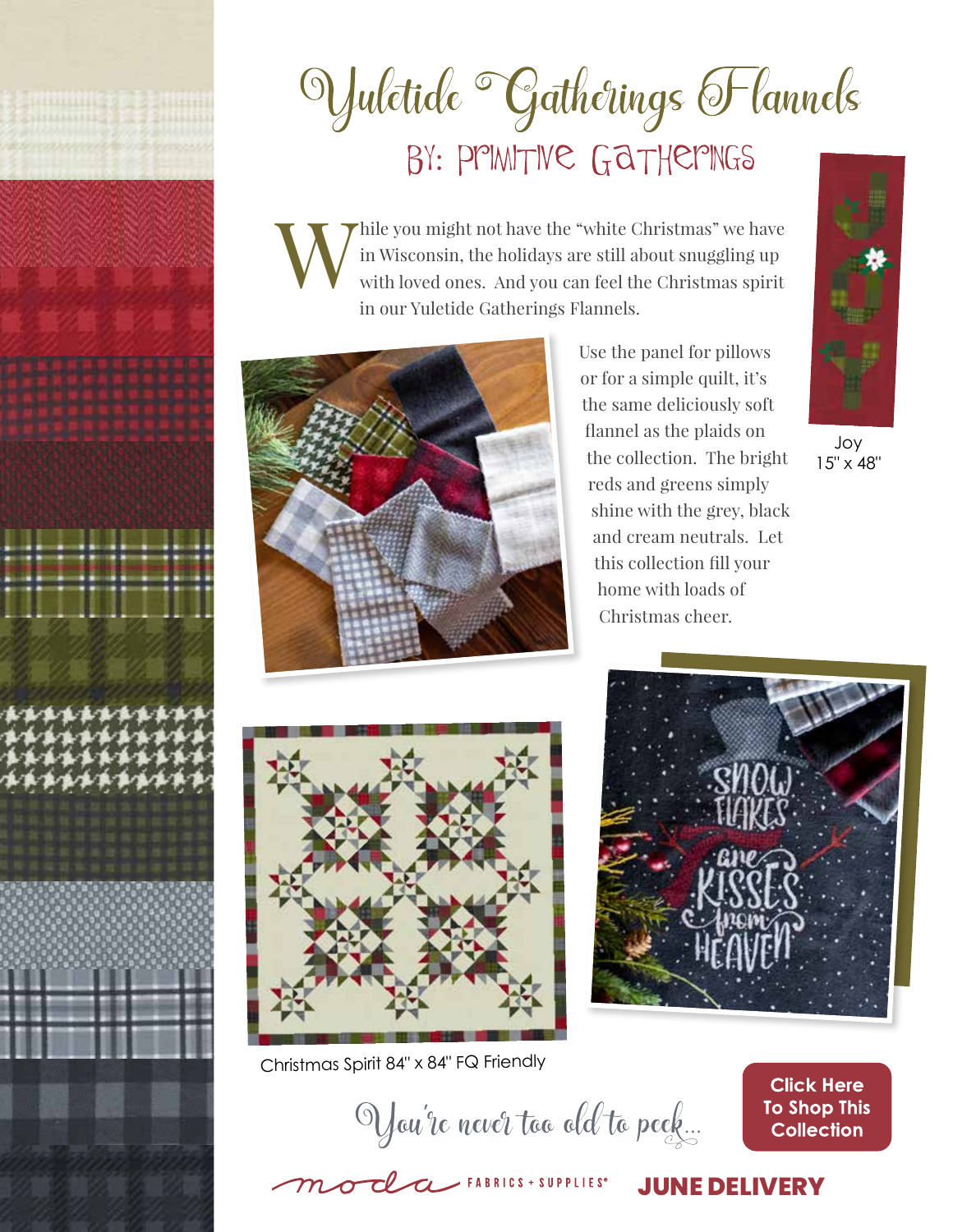### Vulctide <sup>·</sup>Gatherings Flannels BY: PPIMITIVE GATHEPINGS



Patchwork Christmas 91" x 91"

Simple Gifts 52" x 60" FQ Friendly **book, PRI 1012 Yuletide Gatherings**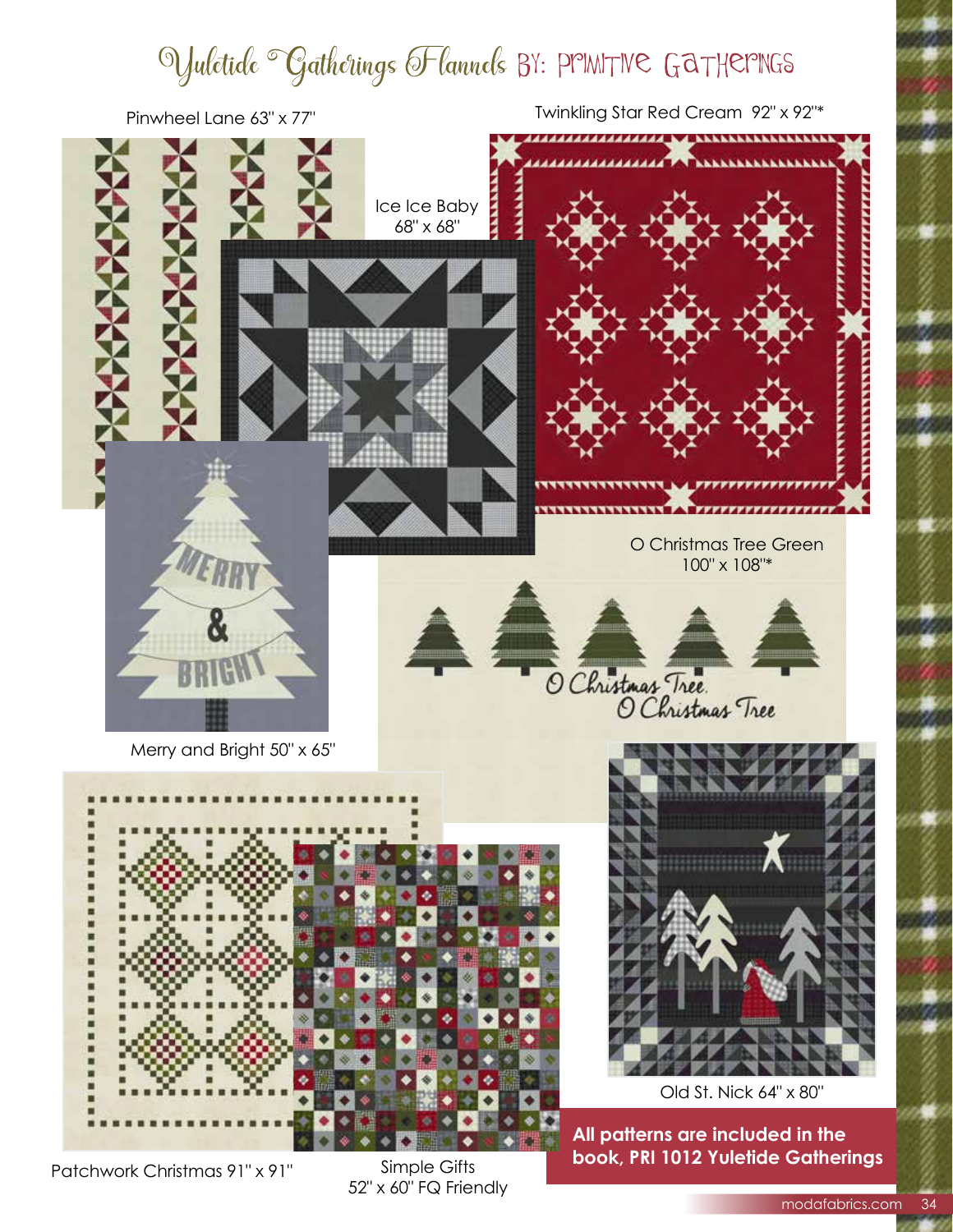## Vulctide <sup>o</sup>Gatherings Flannels BY: PPINITIVE GATHEPINGS